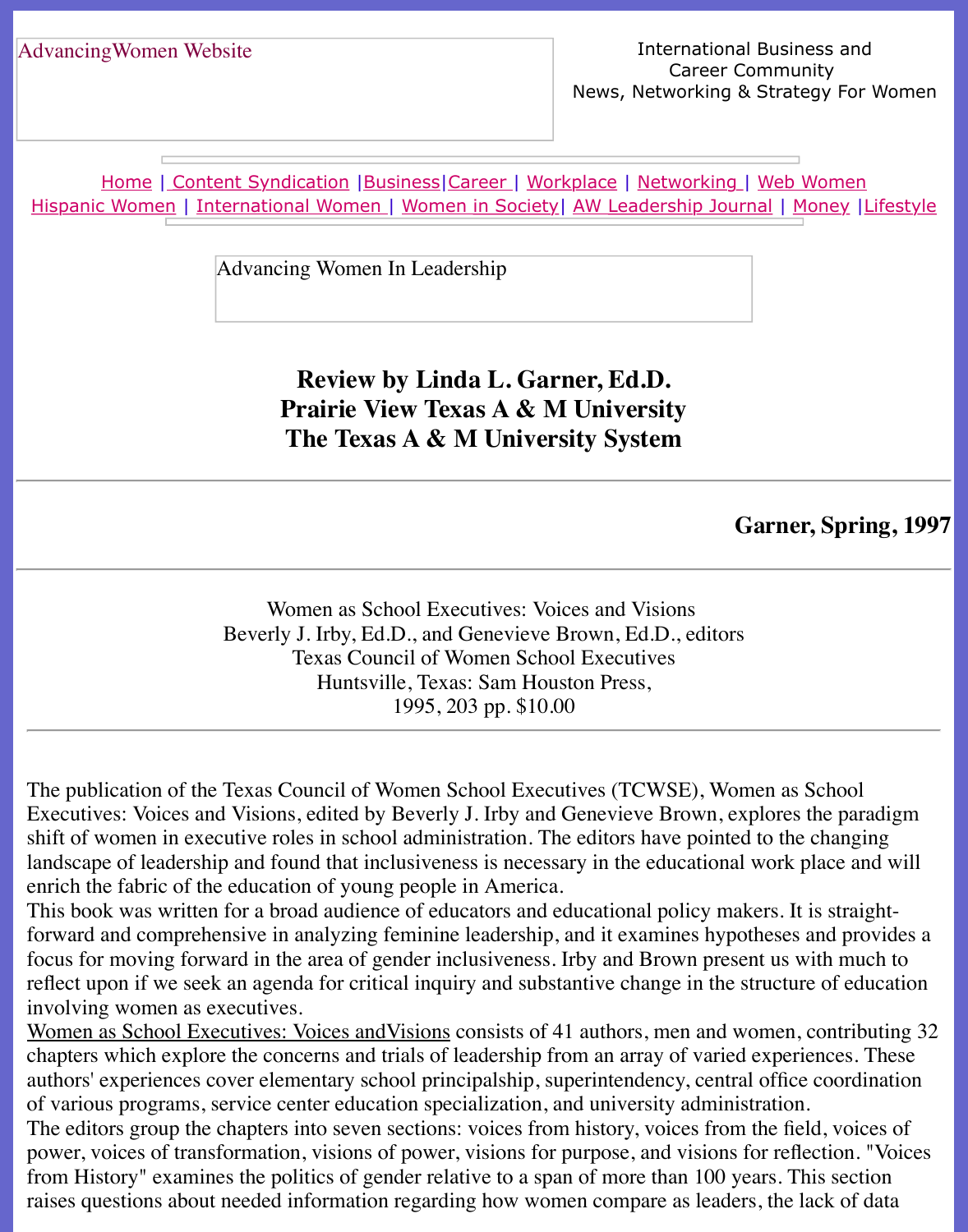observes the particular ways that the feminine leader, through adaptive leadership styles, can contribute to administrative teams in these times of change. "Visions of Power" presents strategies for dea power structures and for valuing the skills of networking, communicating, and collaborating examined are the unique strengths that women have in managing site-based decision teams. Purpose" gives hope, as well as concrete ideas to women seeking executive positions. Invest equity issues and gender differences in regard to communication and leadership styles in sch administration. Valuable insights and tips for obtaining and keeping a superintendent's position included. "Visions for Reflection" ponders the transitional decisions women are faced with w career paths. Articles in this section relate to developing an administrative portfolio and over barriers women face and would be beneficial to the professional seeking career change or en The articles are research based and contribute greatly to the literature concerning women in  $\alpha$ roles. Many current studies are reported in this book on subjects such as comparisons of lead attitudes toward women administrators among school board members, perceptions of parent and challenges for women of color.

Among these pages any young professional will find sound advice for mapping career moves balancing family and career, and he/she will develop an understanding of the history and future of women in leadership. Though the articles reveal that women have not advanced as much as might be hope and direction can be gleaned from this book.

The book can be purchased for \$10.00 plus shipping and handling from:

Ann Halstead Executive Secretary Texas Council of Women School Executives Texas Association of School Administrators 406 East 11th Street Austin, Texas 78701-2617 512-477-6361 FAX 512-482-8658 Email - ahalstead@TASAnet.org

AWL Journal Home Page

AWL Journal Volume 1, Number 1, Spring 1997

**Subscribe to AdvancingWomen Network - A free Ezine from AdvancingV** 

**Copyright** Advancing Women in Leader[ship holds the copyright t](file:///Users/nrahman/Desktop/Flash2/AWL%20Aug3/awl.html)o each article; however, a be reproduced without permission, for educational purposes only, provided that the full a